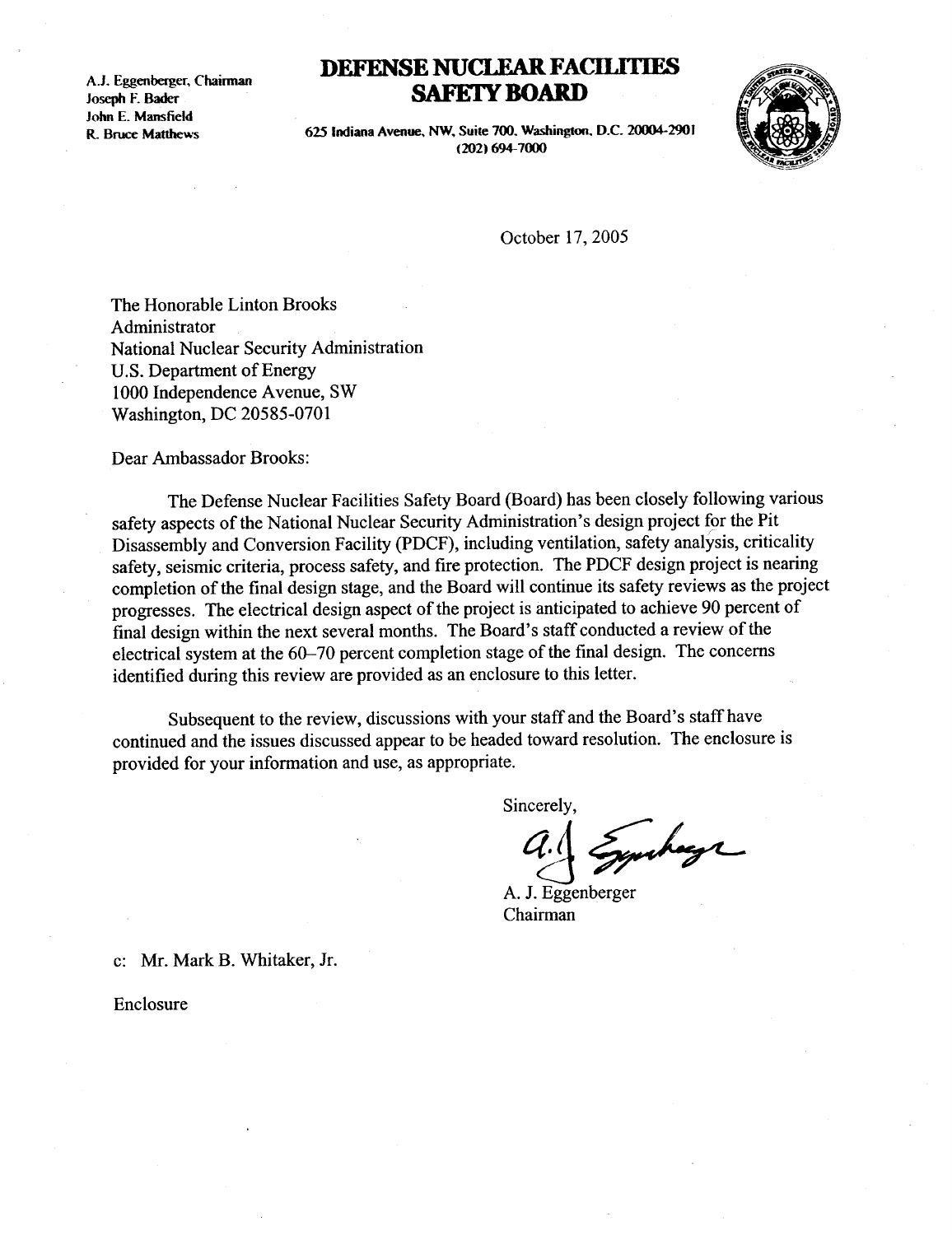## DEFENSE NUCLEAR FACILITIES SAFETY BOARD

## Staff Issue Report

September 19, 2005

| <b>MEMORANDUM FOR:</b> | J. K. Fortenberry, Technical Director                                         |
|------------------------|-------------------------------------------------------------------------------|
| <b>COPIES:</b>         | <b>Board Members</b>                                                          |
| <b>FROM:</b>           | A. Matteucci                                                                  |
| <b>SUBJECT:</b>        | Review of Electrical System of the Pit Disassembly and Conversion<br>Facility |

The purpose of this report is to document a review of the electrical system of the Pit Disassembly and Conversion Facility (PDCF) . The review was conducted at the National Nuclear Security Administration's (NNSA) design contractor's (Washington Group, International [WGI]) facilities in Denver, Colorado on August 24, 2005, by the Defense Nuclear Facilities Safety Board (Board) staff A. Gwal, H. Massie, and A. Matteucci.

Background. The primary mission of the PDCF is to (1) receive surplus weapons plutonium in the form of pits and other plutonium metals, (2) convert the plutonium metal to plutonium oxide, and (3) remove any residual classified attributes through blending of the converted plutonium oxide. The PDCF design project, being lead by WGI, is in the final design stage. Although the design stage of the overall project is near the 90 percent final design stage, the electrical aspect of the project is at about  $60-70$  percent final design. The electrical design aspect of the project is anticipated to achieve 90 percent of final design in late 2005 .

Safety Analysis. The preliminary documented safety analysis (PDSA) for the PDCF has been submitted. The PDCF was determined to be a Hazard Category 2 facility, and based on hazard analysis and associated unmitigated accident analysis results, there is a potential for significant onsite consequences . An assessment of safety controls has been completed and documented in the PDSA.

The scope of the electrical design addresses normal, standby, uninterruptible, and emergency power systems. Within this scope, the electrical design for the PDCF incorporates controls which are designated both safety-class and safety-significant. Presently, the portion of the electrical system designated as safety-class includes the emergency generators and fuel system, automatic transfer switches, electrical distribution system, and the 125 volt battery system.

Electrical System. Overall, the design of the electrical system is progressing well. However, there were several concerns identified by the staff during the review .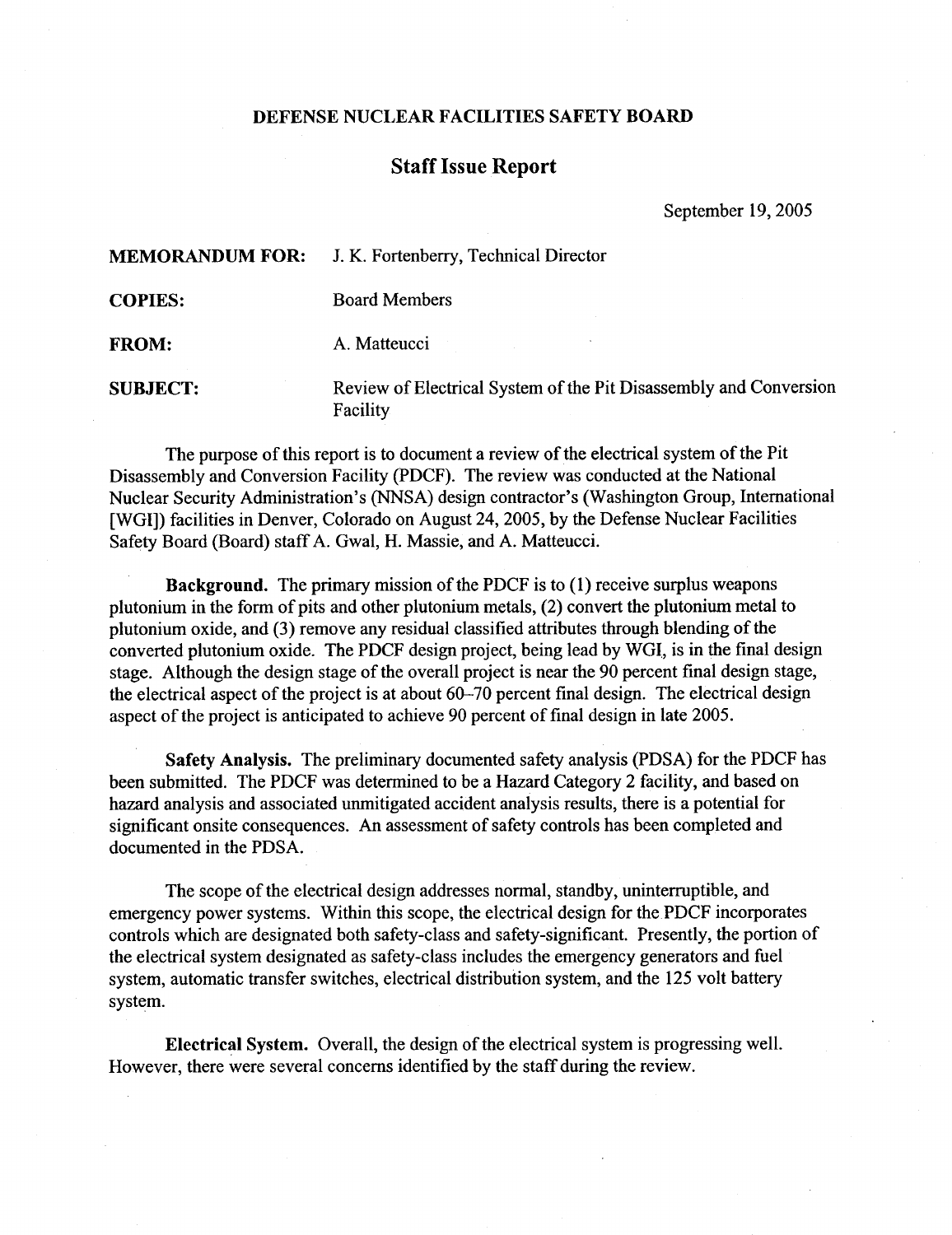Standby Diesel Generators-The staff believes that the present rating of the two standby diesel generators may not be adequate to handle the necessary loads during restart from a loss of off-site power, especially the restart of a 700 horsepower (hp) chiller motor . During restart of the PDCF after a loss of off-site power, the facility would be restarted in a limited operational mode. During normal operations with off-site power, two 700 hp chillers are operating. The limited mode would require operation of only one 700 hp chiller. To provide the necessary power to perform a successful restart of the facility in a limited mode, the standby generators may need to have an increased rating. The PDCF project team desires to maintain the current footprint of the facility. The staff is concerned that efforts to maintain the current footprint may drive a final electrical system that cannot support operation of the facility in a standby mode. The staff suggested the contractor perform the calculations for restarting the facility with all necessary loads, including a 700 hp chiller motor, to confirm the adequacy of the rating for the standby diesel generators.

Non-Safety Loads on the Safety-Class or Safety-Significant Busses—The PDCF electrical design criteria references the appropriate Institute of Electrical and Electronic Engineers (IEEE) standards (e.g., IEEE Standard 384, Standard Criteria for Independency of Class 1E Equipment and Circuits) related to the connection of non-safety-related loads to safety-class busses. However, the requirements regarding the connecting of non-safety-class loads on a safety-class bus are missing in design documents . The explicit inclusion of the requirements relating to connecting non-safety-class loads to the safety-class bus would ensure these requirements are adhered to during the electrical design process .

Fast Reclosing-Section 20.85 of the National Electrical Manufacturers Association (NEMA) M G-1-1993, Revision 2, states that "Induction machines are inherently capable of developing transient current and torque when exposed to an out-of-phase bus transfer or momentary voltage interruption and reclosing on the same power supply ." The magnitude of the transient torque may range from 2-20 times the rated torque and is a function of machine parameters and switching time.

The staff suggested an evaluation of the transient torque for the 700 hp chiller motor during a fast reclosing after a loss of power for a' very short duration and that suitable protective devices be provided, if required, for the protection of the chiller motor .

4160 Switch Gear-The current PDCF design makes partial use of fuses in lieu of circuit breakers in the electrical system. The design of typical switch gear systems do not employ both circuit breakers and fuses. Although fused switches may be used in lieu of circuit breakers, coordinating a line-side circuit breaker with a load-side fuse is difficult. The staff suggested that NNSA thoroughly evaluate the coordination of protective devices, specifically the fuses for the 700 hp chiller motor and upstream circuit breakers.

 $\overline{2}$